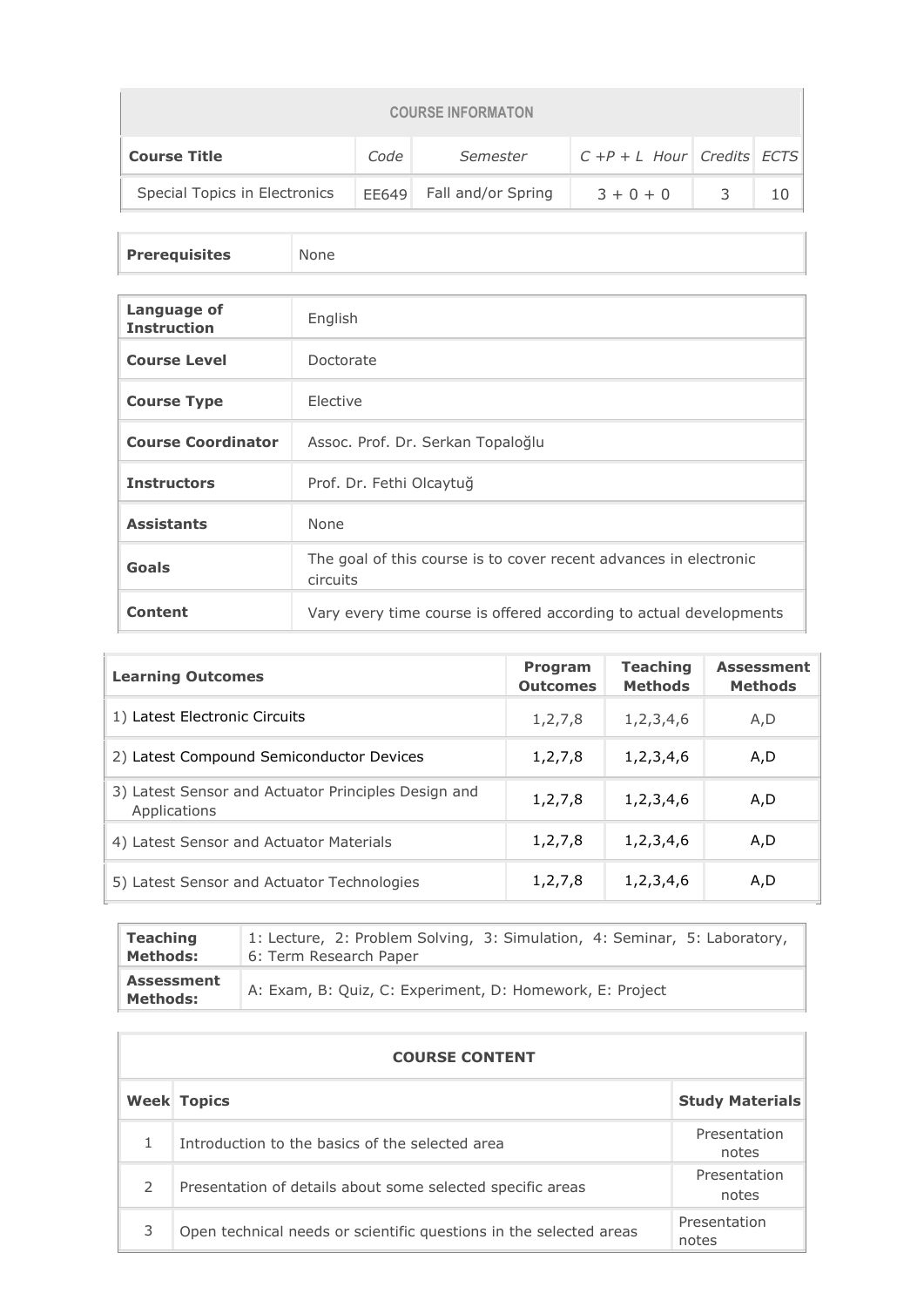| 4              | Review of recent developments and focal points of actual interests | Presentation<br>notes |
|----------------|--------------------------------------------------------------------|-----------------------|
| 5              | Resume of the introduction, selection of papers, Midterm I         |                       |
| 6              | Selected paper review                                              | Selected papers       |
| $\overline{7}$ | Selected paper review                                              | Selected papers       |
| 8              | Selected paper review                                              | Selected papers       |
| 9              | Selected paper review                                              | Selected papers       |
| 10             | Selected paper review                                              | Selected papers       |
| 11             | Selected paper review                                              | Selected papers       |
| 12             | Selected paper review                                              | Selected papers       |
| 13             | Selected paper review                                              | Selected papers       |
| 14             | Selected paper review                                              | Selected papers       |

| <b>RECOMMENDED SOURCES</b>  |                                                      |  |  |
|-----------------------------|------------------------------------------------------|--|--|
| <b>Textbook</b>             | Selected papers                                      |  |  |
| <b>Additional Resources</b> | Presentation notes and recommended actual literature |  |  |
|                             |                                                      |  |  |

| <b>MATERIAL SHARING</b> |                           |  |  |  |
|-------------------------|---------------------------|--|--|--|
| <b>Documents</b>        | Course Web Page (Coadsys) |  |  |  |
| <b>Assignments</b>      | Course Web Page (Coadsys) |  |  |  |
| <b>Exams</b>            | Course Web Page (Coadsys) |  |  |  |

| <b>ASSESSMENT</b>                                                   |                     |                   |  |  |
|---------------------------------------------------------------------|---------------------|-------------------|--|--|
| <b>IN-TERM STUDIES</b>                                              | <b>NUMBER</b>       | <b>PERCENTAGE</b> |  |  |
| Midterm I                                                           | 1                   | 15                |  |  |
| Midterm II                                                          | $\Omega$            | $\Omega$          |  |  |
| Homework Assignment                                                 |                     | 55                |  |  |
| <b>Total</b>                                                        |                     | 70                |  |  |
| <b>CONTRIBUTION OF FINAL EXAMINATION TO OVERALL</b><br><b>GRADE</b> |                     | 30                |  |  |
| <b>CONTRIBUTION OF IN-TERM STUDIES TO OVERALL</b><br><b>GRADE</b>   |                     | 70                |  |  |
| <b>Total</b>                                                        |                     | 100               |  |  |
| <b>COURSE CATEGORY</b>                                              | <b>Field Course</b> |                   |  |  |